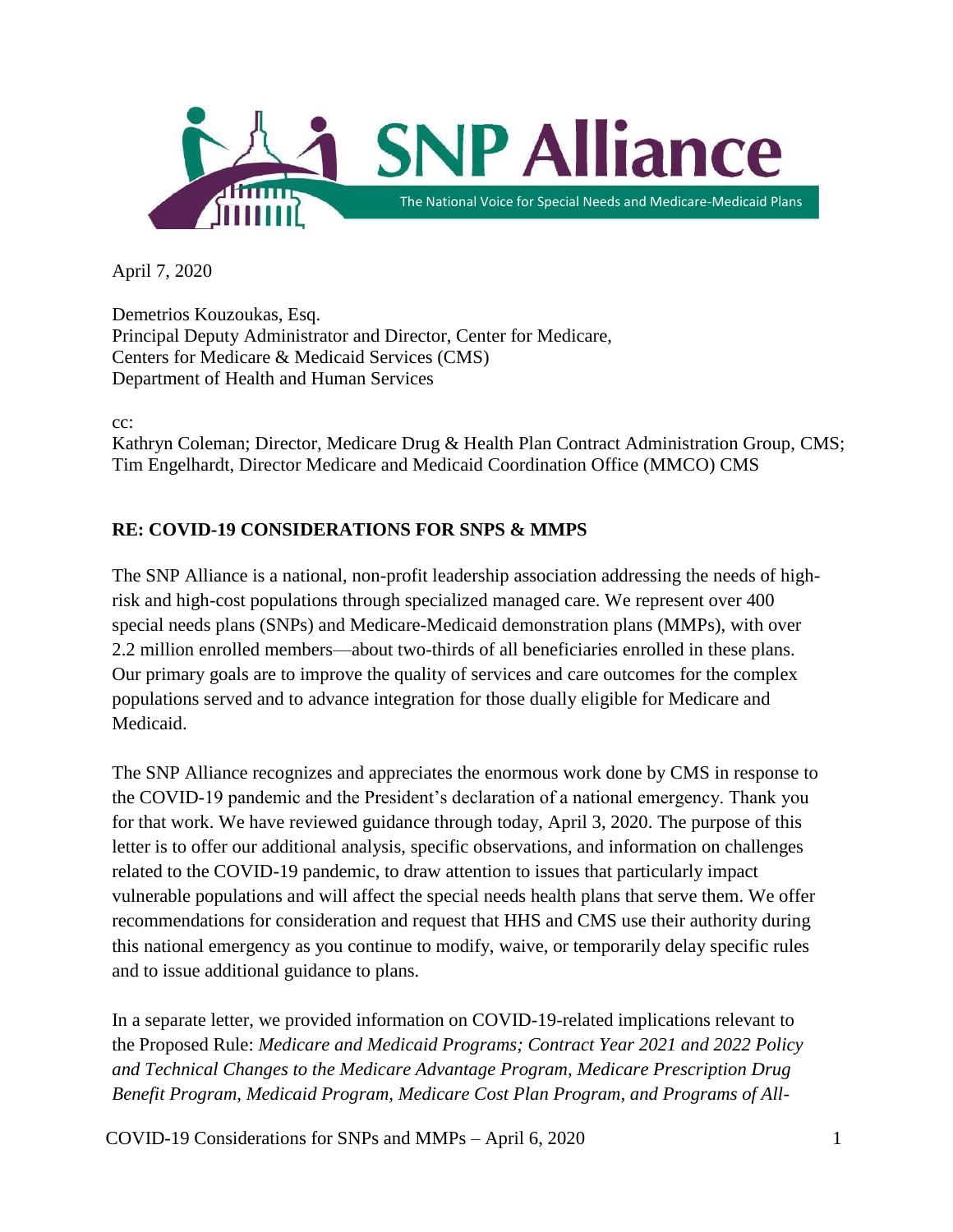*Inclusive Care for the Elderly*. However, given that we have determined impact beyond the scope of that Proposed Rule, we felt that sharing this information and analysis and offering recommendations via a separate letter would be more appropriate.

SNP and MMP enrolled populations are comprised entirely of individuals most at-risk of COVID-19 serious infections and its most severe complications. Most beneficiaries are duallyeligible for Medicare and Medicaid, with multiple underlying chronic and disabling conditions and high social determinant of health (SDOH) risk factors. The impact will fall disproportionately on these people and on these types of plans.

Most of these at-risk individuals cannot wait out weeks of self-quarantine on their own. Their economic vulnerabilities exacerbate the negative effect of their ongoing medical conditions or behavioral health challenges. Many elderly and at-risk individuals do not have access to a smart phone or computer, and therefore virtual visual visits are not a viable solution. Providers are trying to reach these individuals by phone, when possible. People with housing transience/instability are difficult to locate and may be temporarily staying with friends or relatives or in a shelter. The frail elderly person who lives alone is especially vulnerable. These are but a few of the observed changes that are impacting special needs individuals and the plans and providers trying to serve them.

Examples of difficulty performing usual processes and practices include:

- Inability to make visits to beneficiaries in nursing homes or assisted living facilities due to facility directives
- Preventive screenings and elective procedures being cancelled
- Providers within the plan network having to close or restrict access
- Some facilities are closing completely for an indeterminate time period
- Home care and in-home supportive services are drastically reduced given beneficiary restrictions, lack of availability of workers who are home taking care of family, and other restrictions impacting capacity
- Phone call centers and other telephone or virtual-based services are challenged in trying to provide guidance to the general public and at-risk individuals, and are struggling to keep employees available, given their own isolation or illness

We recognize the significant impact that this virus is having on beneficiaries, providers, and health plans. This is not business as usual, and—as much as we can forecast the rest of 2020 and into 2021 and beyond—the impact will continue to be felt. We offer these recommendations in the spirit of trying to address near-term and longer-term effects for both beneficiaries enrolled in SNPs and MMPs, and the plans trying to best serve them.

During this time of extremely stretched resources within the health care and social support

COVID-19 Considerations for SNPs and MMPs – April 6, 2020 2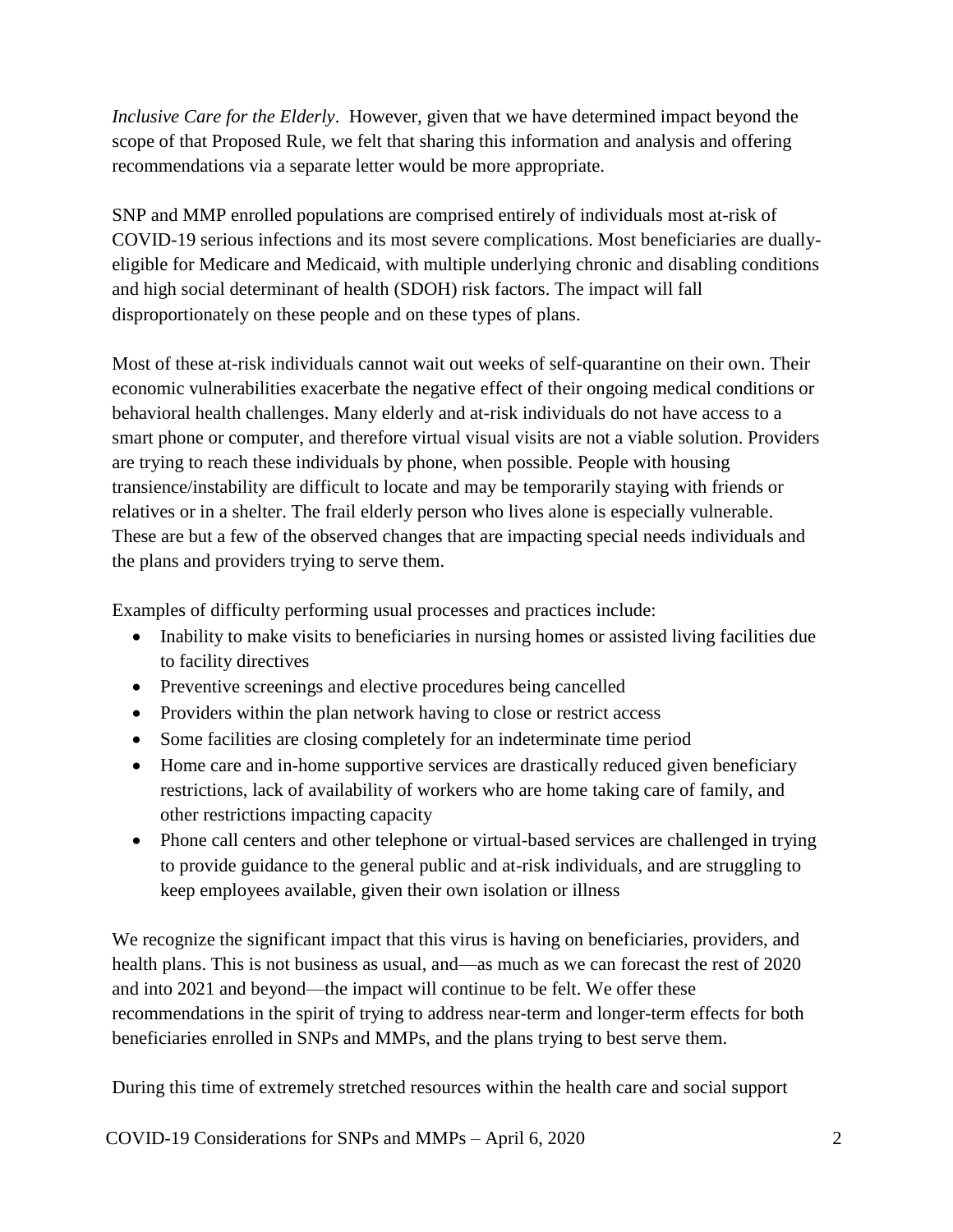systems, we must commit to removing burden on providers where we can, adjusting targets and timelines, and recognizing the larger goal of keeping our health and social support systems viable is paramount. The overarching goal of reaching the most vulnerable and using available capacity to focus on them should outweigh other goals that made sense prior to COVID-19. It is clear that COVID-19 has implications for CY2020 and subsequent years, particularly around service, access, sites of care, and on data collection, exchange, reporting, quality measurement, and many other areas.

### *Background*:

On March 13, 2020, the President of the United States issued a proclamation that the COVID-19 outbreak in the United States constitutes a national emergency by the authorities vested in him by the Constitution and the laws of the United States, including sections 201 and 301 of the National Emergencies Act (50 U.S.C. 1601 et seq.), and consistent with section 1135 of the Social Security Act (Act) (as amended (42 U.S.C. 1320b-5)). On March 13, 2020, pursuant to section 1135(b) of the Act, the Secretary of Health and Human Services invoked his authority to waive or modify certain requirements of titles XVIII, XIX, and XXI of the Act as a result of the consequences of the COVID-19 pandemic, to the extent necessary, as determined by the Centers for Medicare & Medicaid Services (CMS), to ensure that sufficient health care items and services are available to meet the needs of individuals enrolled in the respective programs and to ensure health care providers that furnish such items and services in good faith, but are unable to comply with one or more of such requirements as a result of the COVID-19 pandemic, may be reimbursed for such items and services and exempted from sanctions for such noncompliance, absent any determination of fraud or abuse.

This provides both the necessity and authority to HHS and CMS to waive or modify certain requirements of Medicare Advantage (MA) health plans, and, more specifically, of SNPs and MMPs, as these types of health plans were *designed and authorized by Congress for the most vulnerable and complex beneficiaries*—the very people now *most at risk* by COVID-19. We ask CMS to recognize that current requirements assume capacity and functionality that may not be present for several months, if not longer, in many regions throughout our nation, and make adjustments through additional temporary waivers and exemptions.

#### *COVID-19 Related Recommendations*

The SNP Alliance has had extensive discussions with our SNP and MMP plan members, and offers these recommendations for your consideration to help SNPs and MMPs better meet the needs of their members, both in the immediate short-term and longer-term focus, once we are through the pandemic.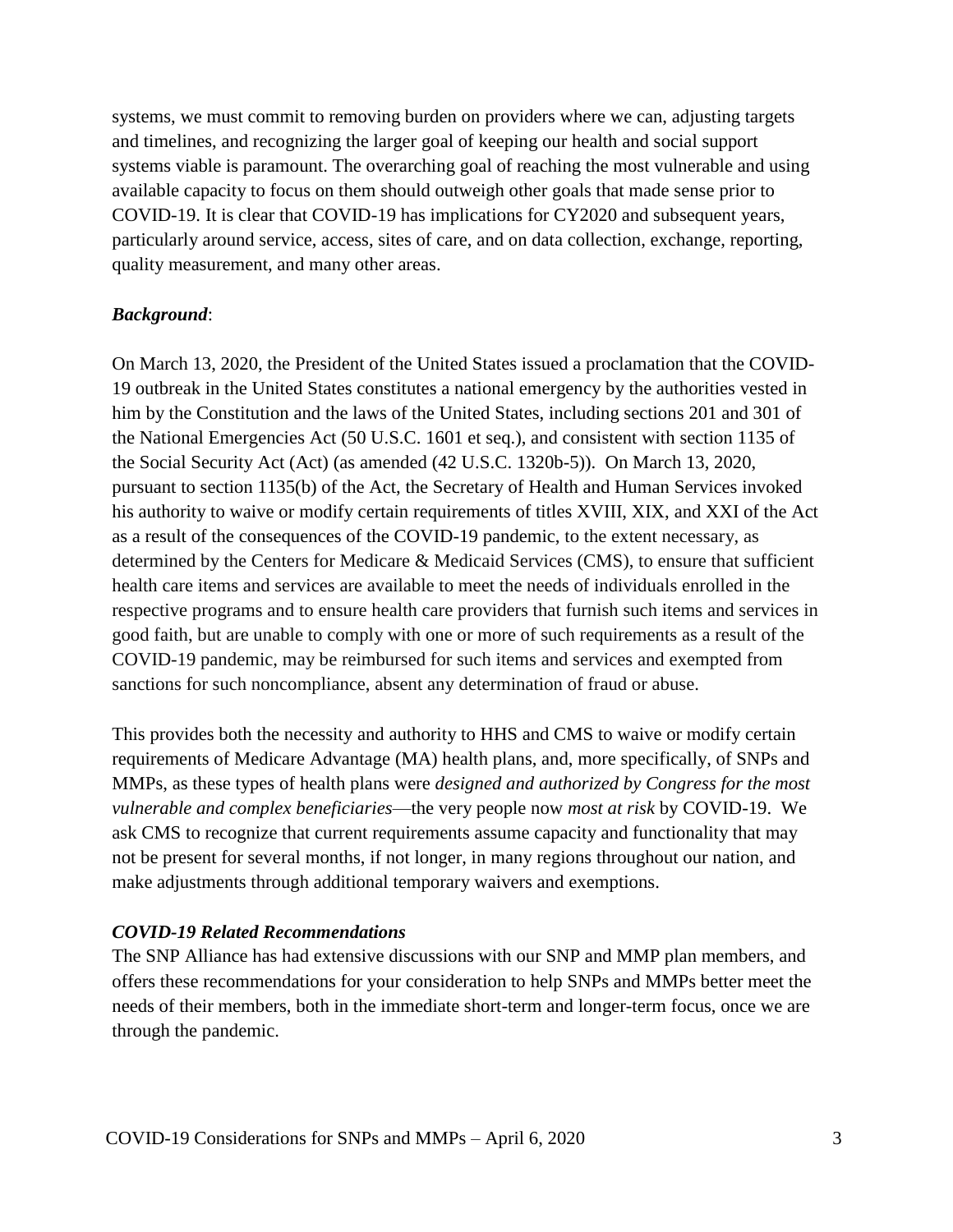#### **2020/SHORT-TERM**

We recommend CMS:

- **Confirm that plans can extend the deeming process timeline for SNP members who have moved into an ineligible Medicaid status to ensure dis-enrollments do not occur during the COVID-19 emergency declaration.** This is a critical time for these dually-eligible beneficiaries to maintain as much access to services as can be provided and not to worry about loss of health insurance coverage.
- **Identify areas where additional short-term relief can be provided regarding documentation and data transfer requirements from providers to health plans and between providers**. We must lessen the burden on providers and facilities due to the additional volume in care needs they are experiencing. While this is being done in some states, such as New York, the state-by-state approach leaves gaps and can add to confusion, particularly when beneficiaries cross state lines to receive care and when plans' provider networks span multiple states. This disproportionately impacts SNPs and MMPs, as their enrolled beneficiaries typically have multiple chronic conditions requiring different specialty medical, behavioral health, home care, skilled nursing services and social support providers. Individuals interact with many parts of the health system given their complexity.
- **Delay implementation of the Interoperability Rule by at least one year.** The rule requires substantial investment of time and resources by providers, plans, and others to meet the goals around improved health information exchange and information access between and among plans and providers and to consumers. This capacity and operational sophistication, even in the best of times, is extremely varied. We all agree and want to improve the speed and quality of health information transfer for better care management and targeted quality improvement. Unfortunately, neither plans nor providers are unlikely to have bandwidth in the next year to invest resources or time in working toward more robust health information exchange or capabilities.
- **Use HHS and CMS emergency authority to make additional modifications around Medicare Stars measures for the most affected health plans, such as providing additional adjustment to the Stars rating, providing some kind of setaside to adjust the quality bonus payment, or other remedies that address underlying population disparities .** The SNP Alliance appreciates the flexibility for data collection and reporting the Agency provided in the March 31, 2020 memo on Part C and Part D Star measures reporting, but there are additional issues to address. We have reviewed Medicare MA 2020 Star measures and conducted initial analysis of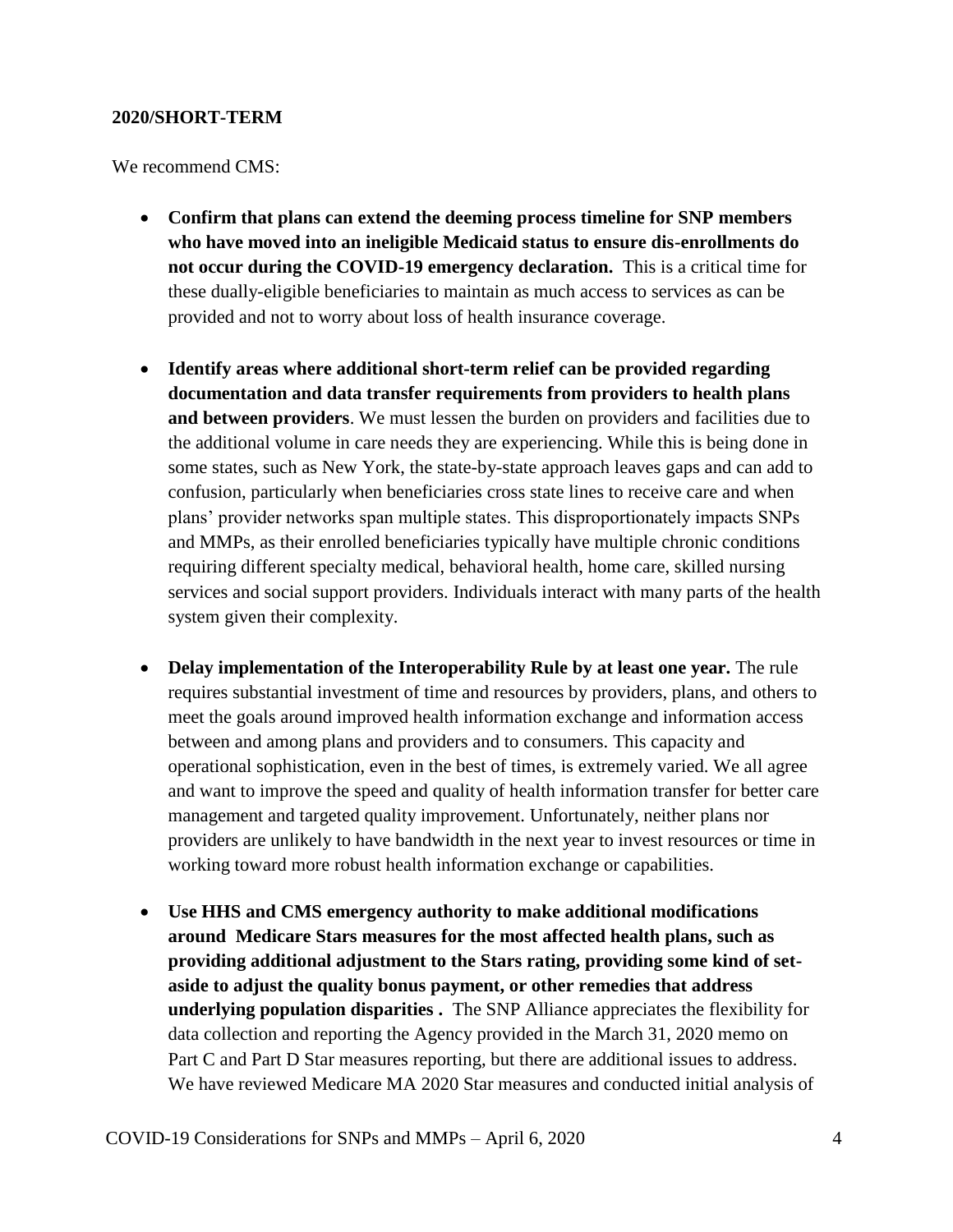current challenges being experienced, which are restricting ability of providers and plans to follow normal processes. *For 2020, we determined most measures are likely to be impacted by COVID-19***.** Those measures consist of HOS, CAHPS, HRA, HEDIS, and other Part C and Part D measures.

- o The HHS/CMS guidance provided as of April 3, 2020 is welcome, but it does not go far enough to address the issues we are observing. Plans are already reporting that generating Star measures will be challenging for the foreseeable future. Difficulties with data collection will impact some plans more than others. Understandably, providers' documentation, capture of all relevant diagnostic codes, and transmittal timeframes for claims and other data to health plans is slowed or spotty/incomplete. This is unlikely to change any time soon. As SNPs and MMPs have populations with many more conditions to manage, their beneficiaries and these data issues are more pervasive for these types of plans. We anticipate greater difficulty among SNPs and MMPs to capture/obtain the data needed to generate Star measures beyond 2020 & 2021 and into 2022, 2023, and even 2024 for some measures based on data needed, records that will be available, and other constraints. The measure specifications and methodology used by CMS in Stars quality measurement and the changes in practice/documentation mean that the impact could persist for more than a few Star measures for some time.
- **Suspend use of the Health Outcomes Survey in 2020 and 2021.** Particularly for SNPs and MMPs, the results will not be valid. Especially for HOS measures such as for PCS and MCS, results are likely to be severely compromised, as the self-report survey asks the beneficiary if he/she has maintained or improved his/her physical or mental health in the last year. Moreover, given the methodology of HOS and two-year look back time period, the impact will continue to be felt. COVID-19 would make conclusions invalid for data collected in 2020 when compared to 2018, and likewise call into question data collected in 2022 that would be compared to 2020. Postponement will not address these issues. We believe it is prudent to cancel this survey and help redirect those resources to patient care and member outreach for assisting them to address their complex conditions.
- **Maintain the FIDE-SNP frailty adjuster as determined from 2019 data** –so that the current adjustment extends from 2020 and 2021 to hold harmless FIDE-SNPs. We recognize that some FIDE-SNPs that had not applied for this last year would be shut out, and request CMS consider how to accommodate these fully integrated duallyeligible special needs health plans.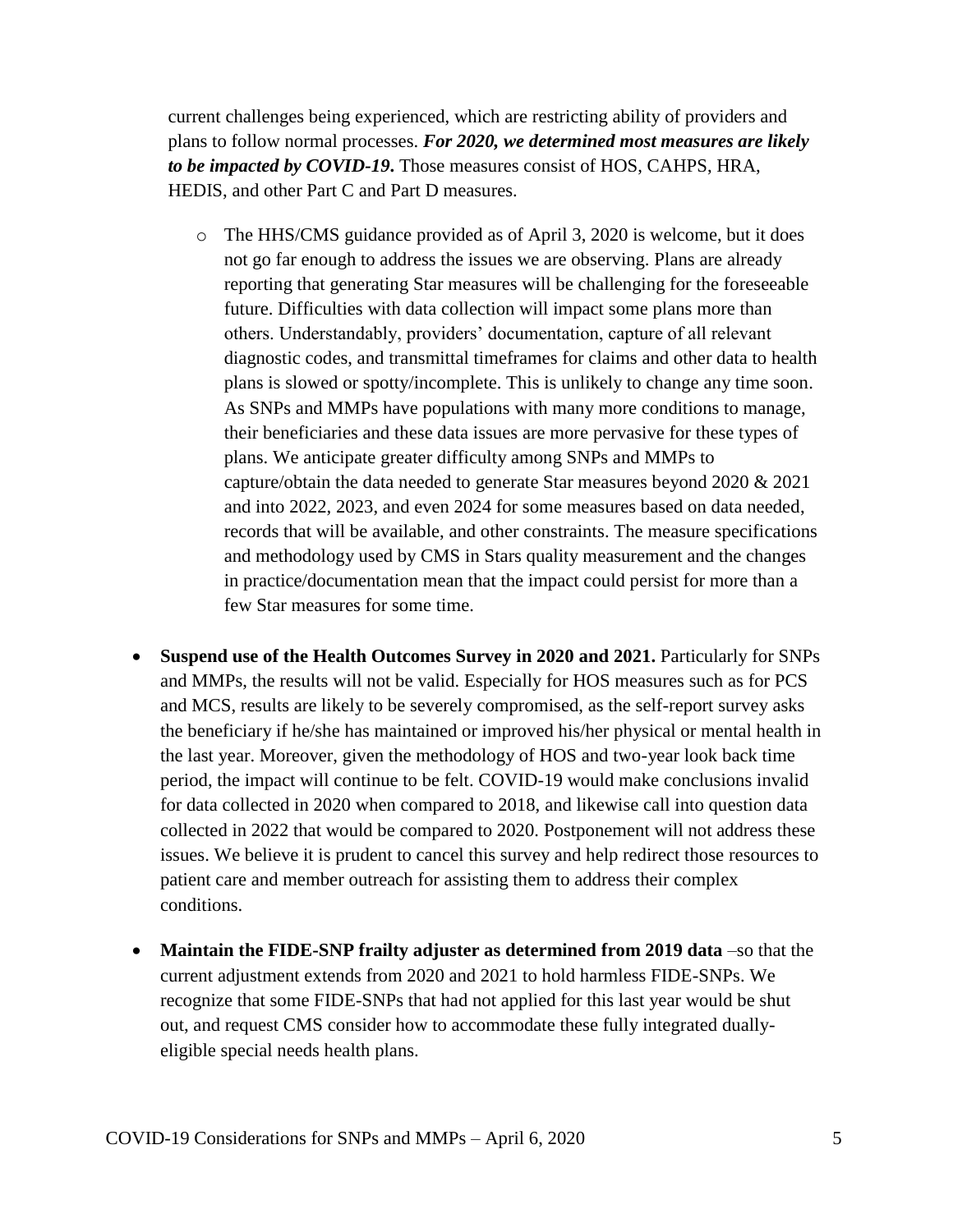- **Postpone implementation of any new Star measures in 2020 and 2021 and extend for two years the time period for Display measures.** Neither plans nor providers have the bandwidth to begin collecting additional data for new measures. Several of the new measures coming online require substantial data capture, transmission, notification and follow-up by providers which is just not possible in many communities at this time. This was not addressed in CMS guidance to date.
- Issue immediate guidance to SNPs to **allow for waiving of specific Model of Care processes until such time as the "all clear" is sounded in each state and usual practices by providers and plans can resume.** This would include waiving or substantially modifying the following factors and elements within the Model of Care: Health Risk Assessment, Interdisciplinary Care Team, Individualized Care Planning, Provider Training, Transitions of Care, Quality Improvement. Plans will continue to work with providers and beneficiaries to maintain these practices, but these areas are all but certain to be impacted as they require additional effort. These activities are only required of special needs health plans, not general Medicare Advantage plans.
- **Temporarily suspend graduated implementation of the progressive blend of encounter data in CMS-HCC risk adjustment models**—particularly since availability of these data will be uneven or nonexistent for some period in some regions. The capacity of providers to send timely encounter data to health plans varies widely. We also request evaluation of how such telehealth "visit" and contacts may be captured into Encounter Data for risk adjustment going forward.
- **Suspend all CMS audits and enforcement activities for 2020 for SNPs and MMPs** (those not already on hold via the CMS memo dated March 30, 2020), until such time as 90 days after the "all clear" is given in each state/region. Plans will need longer than 30 days to prepare even when the crisis has passed. This includes data validation, program, and financial audits. These audits divert resources from operations at a critical time.
- **Delay deadline for Bid submissions, and plan-related applications.**
- **Suspend requirements that currently direct SNPs to submit a revised Model of Care document to NCQA during off-cycle submission timeframe (July through December) for 2020.** Instead, ask plans to provide a brief description of actions by the end of the year that had to be taken given COVID-19 which changed care management practices around MOC factors—for information only. That is, NCQA would deem the plan in compliance in 2020, versus conducting a substantive review of the information.
- Using the authority under this national emergency declaration, **substantially modify**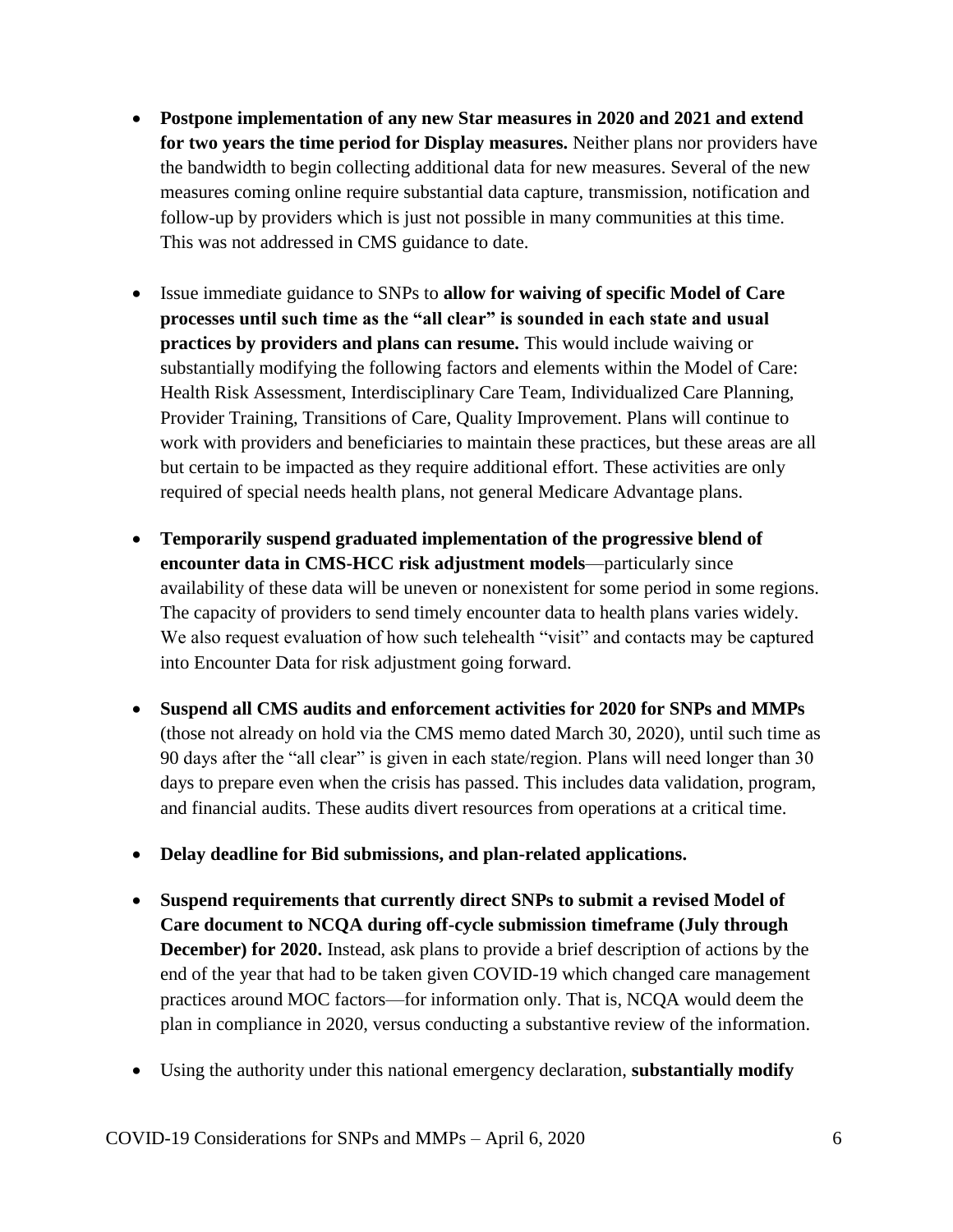**the proposed new requirements for C-SNPs,** recognizing that the current factors and elements within the NCQA MOC Scoring Guidelines already provide detailed specifications for C-SNPs to follow. Many of the new requirements, such as face to face visits, additional access to specialty providers on IDTs, and fulfillment of the previous year's MOC goal will be severely reduced or will not be able to be pursued at all, given the COVID-19 changes in healthcare delivery, access, and bandwidth of providers. Some, such as face to face visits are prohibited by state, regional, or public health directives. Some State Departments of Health, such as New York, have waived many requirements including for providers to document visits.

## **2021 AND LONGER-TERM**

We recommend CMS:

- **Conduct a careful review of impacts and timelines for the look-alike transitions and consider timeline extensions or temporary waivers when requested by states for specific delays to accommodate problems arising from the current COVID-19 pandemic process,** and to ensure that disruptions to dually eligible members are minimized and that plans have adequate time to develop additional products and/or respond to state changes in procurement policy related to this proposal.
- **Consider additional risk-adjusted payments and the base rate of all SNPs and MMPs to account for the increased and unanticipated costs associated with COVID-19, beyond the existing risk-corridors for outlier costs**. With a template or other guidance from CMS, plans could submit information about the types of costs, actual and projected size/scale of the costs, and proportion of enrollment or operations impacted.
- **Consider extending D-SNP deadlines for meeting integration requirements on a state by state** basis depending on state ability to enter into D-SNP contracts on a timely basis in 2020 for 2021 and provide Federal guidance to states on this issue as soon as possible. We understand that some states may not be ready with their contracts by July 2020 for 2021, while other states may be able to finish that process without too much disruption. We do not want to lose momentum in moving towards implementation of integration standards, however, we also recognize that some D-SNPs may be unable to comply with these requirements due to state issues caused by the COVID crisis. We suggest that CMS should allow states to request such a delay with appropriate rationale as to why it is necessary. Additionally, CMS should also allow states that are able, to go ahead and implement it. This option would recognize that in some states it could be more work for everyone to stop the process in mid-stream.